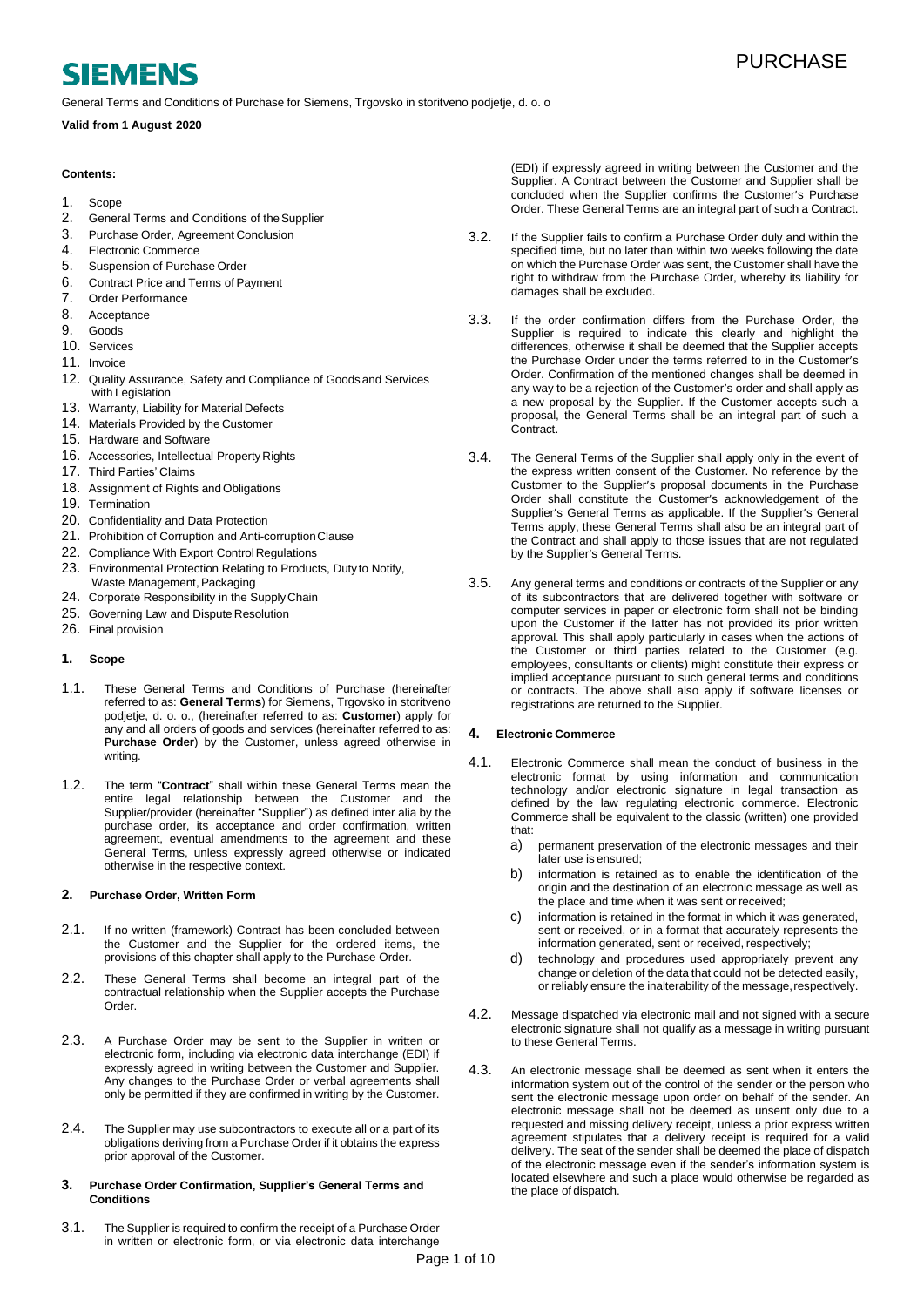4.4. The electronic message shall be deemed as received when it enters the recipient's information system. The seat of the recipient shall be deemed as the place of delivery even if the recipient's information system is located elsewhere and such a place would otherwise be regarded as the place of reception.

## <span id="page-1-0"></span>**5. Suspension, Withdrawal**

- 5.1. The Customer shall have the right to demand suspension of Order performance at any time. In the event that the suspension exceeds the duration of three months, the Supplier shall be entitled to claim the reimbursement of costs incurred beyond the lapse of three months. The Customer shall reimburse the costs incurred due to the suspension exclusively on the basis of a detailed list of costs and respective evidence thereof, furnished by the Supplier and confirmed by the Customer. The Supplier may claim damages solely for such proven costs and the Customer shall in no case whatsoever be held liable for damages incurred by the Supplier on account of suspension.
- 5.2. The Customer reserves the right to withdraw from the Contract in part or in full notwithstanding any Supplier's defect. In such a case, the Supplier may only charge the Customer the costs of the ordered items that were proven to be rendered by the date of withdrawal from the Contract, decreased by any and all benefits and savings deriving from or relating to the withdrawal.
- 5.3. The Customer also reserves the right to change the volume of delivery or services. The Supplier shall have the right to adjust the Contract Price accordingly.

## <span id="page-1-1"></span>**6.** Contract Price and Terms of Payment

- 6.1. The Contract Price and the payment term shall be stipulated in the offer, order or agreement, respectively.
- <span id="page-1-7"></span>6.2. **Contract Price** shall be the entire amount to be paid by the Customer pursuant to the Contract. It shall include VAT and all expenses borne by the Customer; the tax and individual expenses (e. g. packing and packaging, transport, organised by Supplier, insurances, etc.) must be invoiced as separate items in such a way that their height is disclosed.
- 6.3. Unless agreed otherwise, the Contract Price shall include the costs of packing and packaging. The Supplier shall reimburse the Customer the value of the returned reusable packaging, unless otherwiseagreed.
- <span id="page-1-3"></span>6.4. The period of payment commences to run after the acceptance of the entire Order (Chapter 8) and reception of correctly issued invoice (Chapter [11\),](#page-3-0) unless expressly agreed otherwise in writing. If the Supplier is required to provide tests of material, records of tests, quality control documents or any other documents, it shall be deemed that the delivery and services have been fully completed following the receipt of such documents.
- 6.5. Unless otherwise agreed in writing, the payment term shall be 60 days and the Customer shall be granted up to a 3% discount on the Contract Price if it effects payment within 30 days.
- 6.6. In the event that the deliveries or services performed are defective, Siemens shall be entitled to withhold the entire payment free of interest until their rectification, except if this right is specifically excluded in writing. Unless otherwise agreed in writing, the Customer shall be entitled to withhold free of interest up to 10 % of the Contract Price for the duration of the warranty or liability for material defects period as a security deposit for any warranty claims the Customer may have. Full payment of the Contract Price shall not represent an acknowledgement that the Order was performed duly and in accordance with the Contract; neither does it constitute a waiver of any warranty or liability claims. If the agreed guarantee or payment security is not (or no longer) available for any reason, the Supplier shall be obliged to provide an equivalent guarantee or security to the Customer.
- 6.7. The place of payment shall be the seat of the Customer. The payment shall be considered completed in time provided the Customer makes the remittance order no later than on the due date of payment. The charges of the receiving bank shall be borne by the Supplier.
- 6.8. The Customer shall have the right to set off the receivables of related companies against the Supplier's receivables. The Customer shall be entitled to set off its receivables due from the Supplier against the Supplier's receivables due from the Customer.
- 6.9. If the Supplier's bank account number has been entered in the relevant Customer's systems, yet an invoice indicates a different bank account number, the Supplier shall be required to submit a bank statement confirming that the Supplier is the holder of this new bank account. The payment term shall be suspended until such an official confirmation is submitted to the Customer.

## <span id="page-1-2"></span>**7. Order Performance**

- <span id="page-1-4"></span>7.1. Performance of the Order must comply with the agreement, Customer's requirements, the quality customary in such transactions, and in particular conditions set forth in Chapter [12.](#page-3-1)
- <span id="page-1-5"></span>7.2. Partial performance, excessive or deficient scope of performance (e. g. delivery in excessive or insufficient quantity) and deliveries in multiple parts shall only be permitted upon Customer's prior consent.
- <span id="page-1-6"></span>7.3. Performance term shall be stipulated in the offer, order or agreement, respectively. Unless agreed otherwise, the performance term shall commence to run on the day when the Order was placed by the Customer. If the period of delivery/performance is not expressly stated in the Order, the delivery/performance shall be accomplished immediately.
- 7.4. The performance shall be deemed timely if the Supplier fulfils his entire Contract obligations by the expiry of the performance term.
- 7.5. The Supplier shall promptly inform the Customer of all events and facts that he becomes aware of and are relevant for the performance of the Order. If the Supplier learns of possible delays in performance, he shall promptly inform the Customer thereof in writing and obtain further instructions on the performance of the Order. The Customer shall be entitled to grant an extension of performance term at his sole discretion. The approval shall be valid only if made in writing.
- 7.6. In the event of a delay in performance, the Customer shall be entitled to liquidated damages in the amount of 0.5 % of the Contract Price for every commenced calendar day of delay but not exceeding a total of 10% of the Contract Price in aggregate. The Customer shall be entitled to liquidated damages even if the Supplier was not advised thereof at the time of delivery. Liquidated damages shall be paid within 8 days after correctly invoiced. The Customer shall be entitled to set off the amount of liquidated damages against the contract Price. The Customer shall have the right to claim damages exceeding the maximum amount of due liquidated damages.
- 7.7. If it becomes plausible during the performance term that the Supplier will not be able to provide timely and proper Order performance, the Customer shall be entitled to take, at Supplier's expense and risk, any necessary measures to prevent imminent performance delay. In case of performance delay, the Customer shall have the right to order goods and services from a third party at the cost of the Supplier, irrespective of Supplier's responsibility for the delay.
- 7.8. In the event of a delay, the Customer shall be entitled to unilaterally withdraw from the Contract if the Contractor does not ensure, upon prior notice, timely and proper performance in spite of the lapse of a reasonable additional grace period granted by the Customer. If the delivery by a specific deadline is an essential provision of the Contract, or if it becomes obvious that proper performance will not be ensured in spite of an additional grace period, the Customer shall be entitled to unilaterally withdraw from the Contract with immediate effect. The right to unilateral withdrawal pursuant to this Article shall not be affected by a possible prior acceptance of a delayed partial delivery without any reservation.
- 7.9. In case of early delivery/performance, the Customer shall have the right to reimbursement of possible costs incurred therewith, such as storage costs, insurance costs etc. Early delivery shall have in no case any impact on terms of payment as set forth in the Articl[e 6.4.](#page-1-3)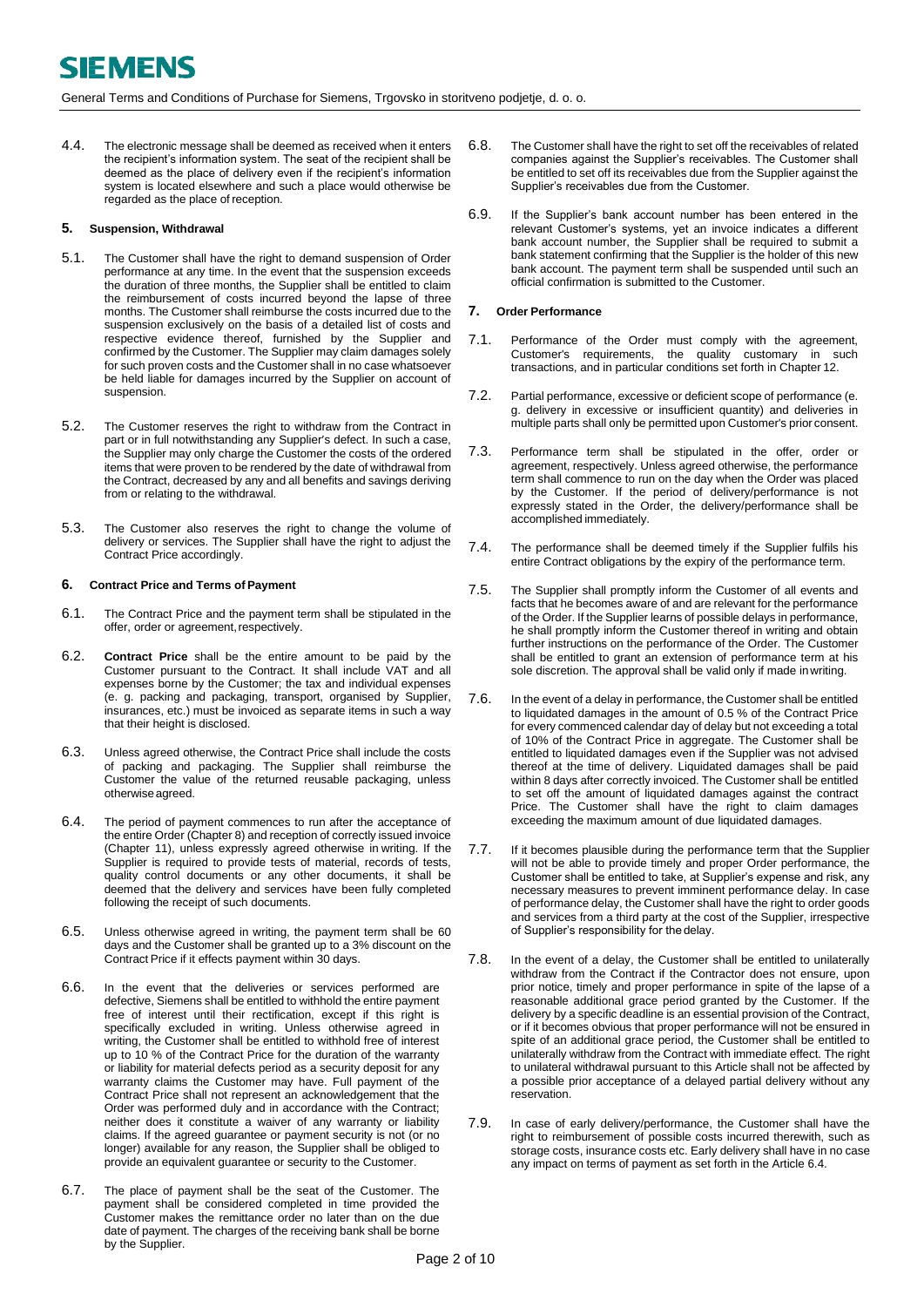- <span id="page-2-3"></span><span id="page-2-2"></span>7.10. The delivery destination or place of performance shall be stipulated in the offer, order or agreement, respectively. If delivery destination and/or place of performance are not stipulated, it shall be deemed this is the place where the Order will be used (**Place of Use**). If case the Place of Use is unknown, the delivery destination or place of performance shall be the Customer's business address.
- 7.11. If the parity of delivery is not specified, DDP clause place of destination (Incoterms® 2010) shall apply, provided the registered office of the Seller and the place of destination are within EU, whereas the place of destination shall be the delivery destination as set forth in Article [7.10.](#page-2-2) If the registered office of the Seller or the place of destination are outside the EU, DAP clause – place of destination (Incoterms® 2020) shall apply.

## **8. Acceptance**

- 8.1. The risk of accidental loss or damage shall pass from the Supplier to the Customer upon acceptance of the deliveries and/or services.
- 8.2. Taking possession of the deliveries, temporary use of deliveries or services, or payments made shall not constitute acceptance according to this Chapter.
- 8.3. The Customer shall have the right to refuse the acceptance of the entire Order if its performance does not comply with Articles [7.1.,](#page-1-4) [7.2.](#page-1-5) o[r 7.3.](#page-1-6) or other conditions stipulated in this Chapter are notmet.
- 8.4. The mere acceptance or provisional use of deliveries and services or payments made thereof shall not constitute the acceptance or waiver of rights by the Customer. The delivery receipts issued by the Customer's department that is the recipient of the goods shall not constitute the final acceptance of the delivered goods by the Customer.

#### <span id="page-2-0"></span>**9. Goods**

- 9.1. The delivery of goods shall be deemed completed when the goods are handed over to the designated person, at the designated place, in the agreed manner and the delivery note or other receipt document is confirmed in writing. Thereby, goods shall be considered accepted. If it was agreed that the Supplier shall perform material tests, provide test records, quality control proofs, quality certificates, certificates of conformity or any other documentation, the goods cannot not be deemed accepted prior to the submission of such documentation, unless the parties have explicitly agreed otherwise in writing.
- 9.2. Each consignment shall be accompanied by a corresponding delivery note or other receipt document containing all mandatory invoice information pursuant to Article 11.1.; otherwise, the Customer shall have the right to reject acceptance of the goods at Supplier's costs and risk. The Customer shall also have the right to reject acceptance of the goods at Supplier's cost and risk if the agreed payment instruments (e.g. letter of credit) turn out to be missing or prove to be incomplete, the consignment documents (consignment note) are not submitted in the required number of copies, and especially if the documentation fails to contain Order details required to be reported to theCustomer.
- 9.3. In case of early delivery, the Customer's liability for damage or accidental loss of prematurely delivered goods shall be, until the agreed delivery time, limited to the liability of the custodian.
- 9.4. The Supplier shall duly comply with all requests by the Customer concerning packing, mode of transportation, freight forwarding and dispatching. If the transportation costs are borne by the Customer and no particular mode of transportation was requested, the one involving the lowest possible costs shall be preferred. This shall also apply to the use of regular instead of express mail. If the Supplier fails to comply with the provisions above, all costs exceeding the indispensable costs shall be borne by the Supplier. The Supplier shall be liable for any damages incurred due to non- compliance with the Customer's instructions.
- 9.5. Direct deliveries to Customer's clients on behalf of the Customer shall be effected in neutral packaging, fitted with neutral package labels and accompanied by neutral consignment documents. The

Supplier shall provide the Customer with a copy of the delivery note or other receipt document.

9.6. The Supplier shall be liable to the Customer for damages incurred due to improper packaging. When delivering dangerous goods, the Supplier shall fully comply with all applicable legislation, in particular requirements concerning the type and labelling of packaging as well as the mode of transportation.

## <span id="page-2-1"></span>**10. Services**

- 10.1. Service Performance shall be deemed completed when the Customer conducts all contractual obligation and both parties sign an Acceptance record in writing. When Service performance forms part of a Final Customer's concrete Order, Acceptance shall be deemed completed together with the Acceptance by the Final Customer.
- 10.2. If it was agreed that the Supplier shall perform material tests, provide test records, quality control proofs, quality certificates, certificates of conformity or any other documentation, the services cannot not be deemed accepted prior to the submission of such documentation, unless the parties have explicitly agreed otherwise in writing. Supplier's warranty obligations and liability for defects shall remain unaffected by this provision.

#### **11. Invoice**

- 11.1. The invoice must be specified in accordance with Article [6.2.](#page-1-7) and include all data set out in items a) to g) of Article [22.3.](#page-6-1) Furthermore, it shall contain a detailed description of the consignment contents and/or provided services as well as the complete order number.
- 11.2. Supplier shall provide the Customer with the invoice immediately after the acceptance. Duplicates of invoices shall be marked as copies. Invoices shall be structured and drafted in such a manner that both the inspection and comparison with the Order can be easily accomplished. Every invoice is to contain the Purchase Order number and information on the Purchase Order. The invoice for services and/or works has to be enclosed with log-books approved by the Customer. Invoices for goods that are subject to export limitations shall contain all information necessary in connection with applicable export licenses. The Supplier is required to submit the PIN number of the Office for Infrastructure and Logistics (OIB) no later than the invoice. If the Supplier's registered office is in the EU, the Supplier shall be required to submit the VAT number no later than the invoice.
- 11.3. Customer shall have the right to reject an invoice that fails to comply with the requirements set forth in this Chapter. In such case, it shall be deemed that the invoice has not been issued and that the payment period has not commenced running. Electronic invoices will only be accepted if they are sent to the Customer via the EDI system.
- 11.4. The Supplier shall not be entitled to set off its receivables due from the Customer against the Customer's receivables due from the Supplier.

#### **12. Quality Assurance, Safety and Compliance of Goods and Services with Legislation**

- 12.1. The delivered goods and services must be of first-class quality, fit for the intended purpose, made of state-of-the-art materials, professionally manufactured and/or performed, comply with underlying technical drawings, appropriately constructed, professionally manufactured, and faultlessly assembled and installed.
- 12.2. Upon request, the Supplier shall serve the Customer with proofs of Supplier's quality control system as well as any and all documentation related to or associated with quality control inspections. The Customer shall have the right to review the aforementioned documentation at the Supplier's premises. The Supplier shall reimburse Customer the costs of such a review in case deficiencies in quality control system or quality control documentation are established.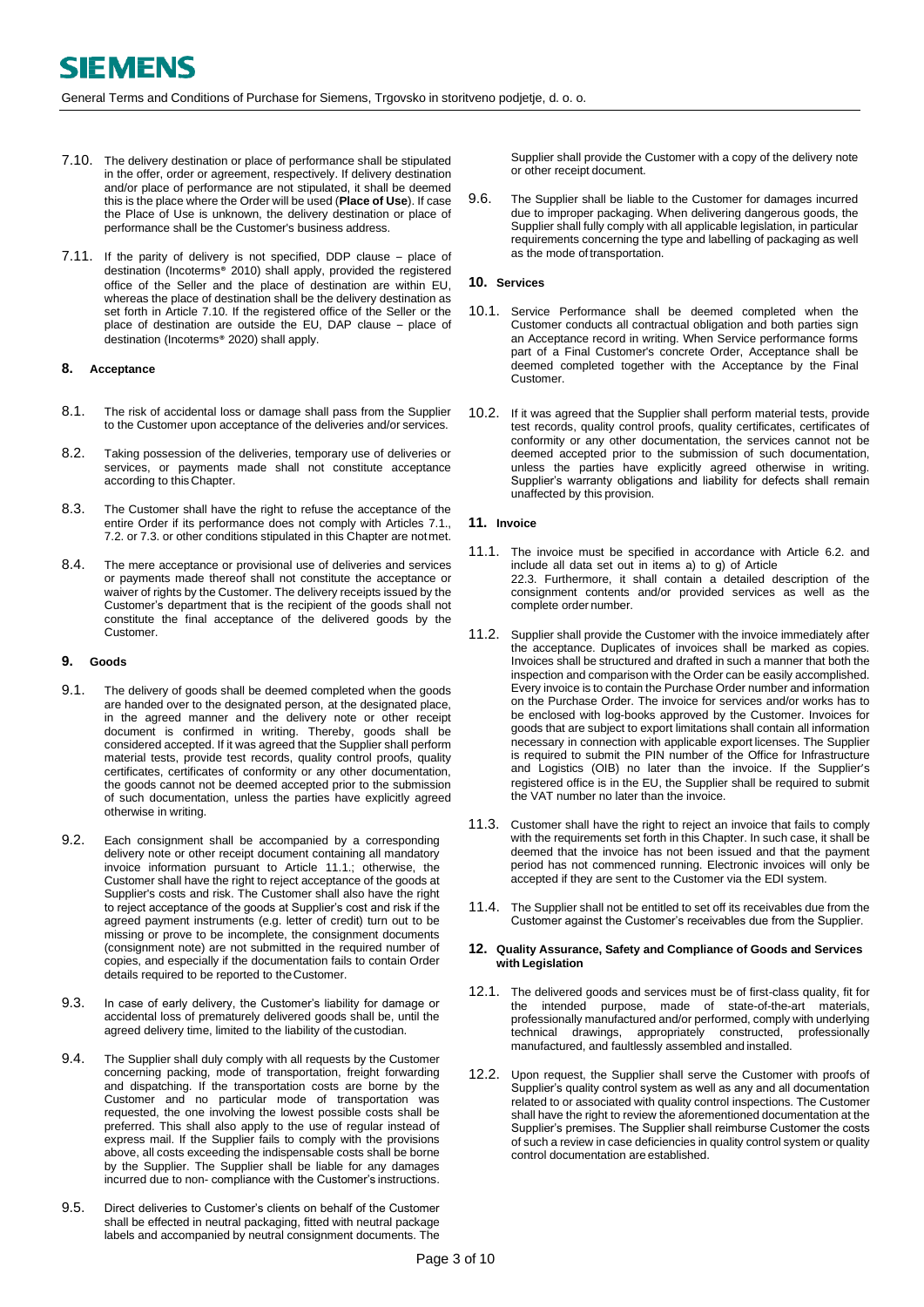- <span id="page-3-3"></span><span id="page-3-1"></span><span id="page-3-0"></span>12.3. Supplier shall ensure that all delivered goods and materials comply with regulation of the European Union, in particular: a) REACH (Registration, Evaluation, Authorisation and Restriction of Chemical substances – Regulation 1907/2006/EC and Directive 2006/121/EC with amendments), b) RoHS (Restriction of the Use of Certain Hazardous Substances in Electrical and Electronic Equipment – Directive 2002/95/EC with amendments), c) on batteries and accumulators and waste batteries and accumulators (Directive 2006/66/EC with amendments) and d) WEEE (Waste Electrical and Electronic Equipment – Directive 2012/19/EC with amendments).
- 12.4. Moreover, Supplier shall ensure that all delivered goods and materials comply with the legislation of the Republic of Slovenia governing: a) packaging and packaging waste handling (Decree on packaging and packaging waste handling, Official Gazette of the RS No. 84/2006 with amendments), b) management of batteries and accumulators (Decree on the management of batteries and accumulators and waste batteries and accumulators, Official Gazette of the RS No. 3/2010 with amendments), c) waste electrical and electronic equipment handling (Decree on the waste electrical and electronic equipment, Official Gazette of the RS No. 107/06 with amendments) and d) are free of asbestos.
- 12.5. The delivered goods, equipment and installations shall be equipped with safety mechanisms compliant with regulatory requirements and meet safety regulations valid at the Place of Use. All delivered goods, equipment and installations must be accompanied with a corresponding Certificate of Conformity. If so required by applicable legislation, the goods, equipment and installations shall also be fitted with a »CE« label. Notwithstanding any statutory requirements concerning notification and/or reporting duties, the Supplier shall furnish to the Customer all necessary information on the delivered goods and/or rendered services, requisite for safe handling therewith and storage thereof, particularly instructions on appropriate storage, and safety specifications set forth by Regulation 1907/2006/EC with amendments. The Supplier shall timely inform the Customer of any changes in production materials, manufacturing procedures, suppliers of semi-manufactures and Certificates of Conformity. If the Orders comprise of equipment or other devices requiring assembly or installation, or if this is statutorily required in other cases, the Supplier shall provide the Customer with<br>documentation, including but not limited to, documentation, including but not limited to,<br>assembly/installation/mounting instructions, modification assembly/installation/mounting instructions, use and maintenance instructions, lists of spare and/or consumable parts, etc., to wit in necessary extent and customary scope. All labels and use and maintenance instructions shall be, if not agreed otherwise in writing, in Slovene language and upon Customer's request in other languages as well.
- 12.6. The Customer shall not be held liable for any damage in respect to health and safety at work inflicted on the employees of the Supplier or its subcontractors or for any damage suffered by the Supplier or any damage caused by the Supplier to third parties, except in the event of intent or gross negligence of the Customer. The Supplier shall assume full legal responsibility for the implementation of all safety at work measures within the business scope of this Contract. The same shall apply to the Supplier's material responsibility in respect of the works subcontracted to its subcontractors. The Supplier shall be obliged to render all contractual works and activities in a manner preventing any reporting or publication to the detriment of the Customer and in a .manner preventing a diminished business reputation of the Customer.

## <span id="page-3-4"></span><span id="page-3-2"></span>**13. Warranty, Liability for Material Defects**

13.1. The Customer shall have the right and duty to verify the adequacy and completeness of the deliveries and/or service performance, and inspect the latter for possible material detects, within reasonable time after completion of delivery and/or service performance and Supplier's notification thereof. When the Order items are ordered for a particular project or for a particular end recipient and a) it would be unreasonable to expect from the Customer to check and test the deliveries and/or services before their use (e. g. packaging opening before the deliveries reach the Place of Use) or b) it is not possible to check and test the deliveries and/or services before commissioning the entire system (e. g. the Order is not independently fully functional), the Customer shall inspect the deliveries and/or services as soon as reasonable (in case a) or possible (in case b).

- 13.2. The Customer shall have the right to enforce liability for patent material defects in spite of possible acceptance.
- 13.3. The warranty and liability period for the Ordered items shall be two years. The warranty and liability period for products and services that become a fixed part of buildings and land shall be three years. In case of defect rectification by way of repair or substitution, the warranty and liability period for the rectified parts shall commence to run anew.
- 13.4. If the Supplier or its staff renders engineering, consultancy, software and documentation services, it shall warrant fully for the accuracy and completeness of its written and oral information and instructions for two years following their delivery.
- 13.5. Unless specifically agreed otherwise, the warranty and liability period shall commence to run with the acceptance of deliveries and/or services (Chapter 8). When the Order items are ordered for a particular project and it is not specifically agreed otherwise, the warranty and liability period for the Order items shall not expire prior to the expiration of Customer's warranty or liability vis-à-vis the end-customer.
- 13.6. The Supplier's subcontractors or sub-suppliers shall be deemed to be the Supplier's agents for which the Supplier shall be fully liable, i.e. as if it had performed the Order on its own.
- 13.7. If defects are detected within the warranty or liability period, the Supplier shall immediately, at its own cost and at Customer's discretion either: a) rectify the defects at the Place of Use or b) provide reperformance of services or collection of deliveries at the Place of Use, their replacement and return to the Place of Use (**Rectification**). The Customer shall in any case be entitled to reimbursement of any costs incurred in connection with the rectification of defects (e. g. assembly, disassembly, inspection, testing, travelling and transportation costs, etc.).
- 13.8. In exceptional cases, that is if: a) the Supplier fails to rectify defects within a reasonable time period, set forth by the Customer, or b) the Customer is likely to get in delay with regard to deliveries and/or service performance for third parties due to untimely defect rectification, or c) it becomes obvious from the circumstances that the Supplier will either not be able to or does not intend to rectify the defects within the set time period, the Customer shall have the right to rectify or have the defects rectified at the Supplier's cost himself, without previous notice and without granting the Supplier an additional grace period. The Supplier shall reimburse the Customer all costs incurred with such defect rectification, even in case they exceed the costs that would have been incurred had the rectification been performed by the Supplier. Supplier's liability for damages in case of defect rectification performed by the Customer pursuant to this Article shall remain unaffected.
- 13.9. The Customer shall have the right to choose between the warranty or liability-for-defects claims at his discretion. Claims on one legal ground do not exclude subsequent claims on alternative legal ground.
- 13.10. Insofar the Supplier insured the Order performance or compliance with the agreement (e. g. performance, rectification of defects, etc.) with an insurance instrument (e. g. bank bond, bill of exchange, etc.), the Customer shall have the right to call it if the Supplier fails to comply with the agreement in spite of a reasonable grace period given by the Customer.

#### **14. Materials Provided by the Customer**

14.1. Any materials (including parts) provided by the Customer to the Supplier for the purpose of performing the Order remain the property of the Customer and shall be stored, labelled and administered separately at the cost of the Supplier. The risk of accidental loss or damage shall be borne by the Supplier as long as the materials are at his disposal, until the acceptance by the Customer. Upon request, the Supplier shall confirm the acceptance of Customer's materials. Customer's materials shall only be used for the purpose of fulfilling the Customer's Order. In the event of reduction of its value or loss of the materials, the Supplier shall provide adequate replacement and/or monetary compensation. Any claims by the Supplier for compensation due to delayed delivery of such materials as well as the Supplier's right of retention shall be excluded.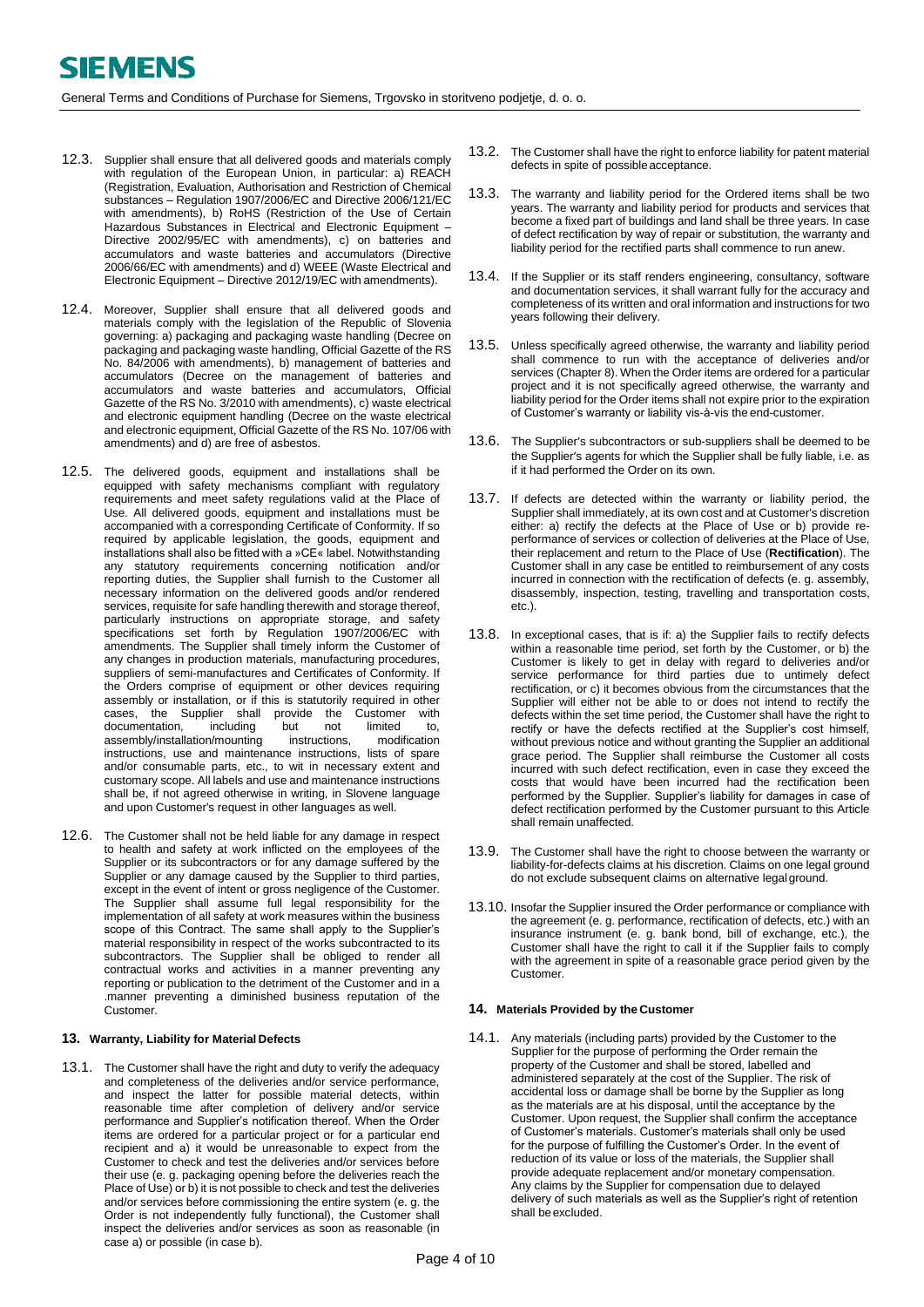General Terms and Conditions of Purchase for Siemens, Trgovsko in storitveno podjetje, d. o. o.

## **15. Hardware and Software**

- 15.1. Unless stipulated otherwise in the order or in the agreement, hardware and software shall be deemed an inseparable unit.
- 15.2. If the Supplier is to deliver software that has not been developed specifically for the Customer, the Customer shall be granted a non-exclusive, transferable and territorially unlimited license to exploit and use the software for all purposes. The license shall not be limited in time if the payment was agreed in lump sum or in instalments. If the Supplier is to deliver software that has been developed specifically for the Customer, the Customer shall be granted an exclusive, transferrable, territorially and timely unlimited license to exploit and use the software for all purposes. Unless agreed otherwise, software shall be delivered together with the latest version of the source code. The Supplier shall be obliged to install the software.
- 15.3. Unless agreed otherwise, the Supplier shall provide to the Customer the installation of the software with the latest version of the source code and machine code on a portable data carrier that is readable on the Customer's computer system following the installation of software, and furthermore all pertaining documentation showing, inter alia, the content and structure of the data carriers, program and data flowcharts, testing procedures, testing programs, error control protocol, etc..
- <span id="page-4-0"></span>15.4. If the supplied software contains open source software, the Supplier shall be obliged to provide to the Customer no later than upon Order confirmation: a) information on software parts that are subject to open source software license, b) names and conditions of applicable open source software licenses, and c) source code of the relevant portions of the software in its current version, if the disclosure is required by the applicable open source software license. The Supplier shall be liable to the Customer for damages in the event of an infringement of the provisions of this Article and the Customer shall have the right to cancel the Order. Within the context of this provision, "open source software" shall constitute all software and hardware or other information offered by individual license holders to all users without a license fee based on a license entailing modification or distributions rights (e.g. GNU general public license (GPL), GNU lesser general public license (LGPL) or MIT license). If the goods and services supplied by the Supplier contain open source software, the Supplier is required to observe all the applicable open source license terms and conditions and transfer all such rights to the Customer while providing all the information needed by the Customer for its own compliance with the applicable license terms and conditions. In particular, the Supplier is required to submit to the Customer the following as soon as an Order is confirmed:

– the entire source code of the relevant open source software, including scripts and information about the current generation environment if so requested in the applicable open source terms and conditions;

– a list of all open source files used with an indication of the relevant licenses, their version, the entire wording of the license and indicated copyrights and/or authorship. Such a list is to have a clear and understandable structure and table of contents.

- 15.5. Furthermore, the Supplier must inform the Customer no later than upon Order confirmation whether a copyleft effect that will affect the Customer's products may apply to the open source licenses used by the Supplier. Within the context of this provision, the "copyleft effect" means that the provisions of open source licenses prescribe that certain of the Supplier's products and all products deriving from them may be further distributed solely pursuant to the terms and conditions of open source licensing, i.e. solely upon the disclosure of the source code. If the Supplier fails to indicate in due time that its products and services contain open source software or that the mentioned copyleft effect will take place, the Customer shall have the right to cancel the Order within 14 (fourteen) days of receiving such information.
- 15.6. The Ordered items shall not be deemed accepted until the Supplier provides the Customer with user and open source software documentation in Slovene or English language, and upon Customer's request in other languages as well.
- 15.7. The software developed exclusively for the Customer shall be

accepted expressly by the latter in the form of a written protocol if the agreed specifications regarding functionality are met. All repairs made by the Supplier shall also be subject to an acceptance protocol. If the Customer fails to accept delivery within four weeks following the Supplier's notice of readiness for acceptance or if the Customer rejects acceptance without reasonable grounds, the software shall be deemed to be accepted after at least a 4-week free trial in which satisfactory results were shown without any error messages.

15.8. Within the warranty period, the Supplier shall be obliged to provide the Customer with subsequent versions of the software with eliminated defects (updates) free of charge. Furthermore, the Supplier shall be obliged to provide maintenance services for the supplied software for a period of at least five years after acceptance, i.e. under conditions not worse than the prevailing marketconditions. Maintenance costs in the warranty period shall be reduced accordingly.

#### **16. Accessories, Intellectual Property Rights**

- 16.1. By the acceptance, the Supplier shall provide the Customer free of charge with all technical documentation and specifications of the delivered goods and/or services performed. Any tools, moulds, samples, profiles, drawings, technical specification sheets, printing templates and similar materials (hereinafter referred to as: **Accessories**), provided by the Customer for the purpose of performing the Order, remain the property of Customer; without a prior written permission, they shall not be made available to any third parties or used for purposes other than performing the Order. The foregoing shall mutatis mutandis also apply to any products manufactured by using such Accessories. The title to any Accessories fabricated or obtained at Customer's costs shall pass to the latter upon payment.
- 16.2. All Accessories shall be appropriately labelled as Customers' property and adequately protected against access or use by unauthorised third parties. The Supplier shall adequately maintain and renew the Accessories, so as to preserve their original functionality intact. After fulfilment of the Order as well as in case of cancellation of the Order, the Accessories shall be returned to the Customer. Notwithstanding any other rights, the Customer shall have the right to request the return of the Accessories at any time, particularly if the Supplier does not comply with the provisions of this Chapter or encounters production impediments. Supplier's right of retention with regard to the Accessories shall be excluded.
- 16.3. The Supplier shall obtain all necessary industrial permits and other authorisations as required by law to ensure performance of the Order under the agreed conditions. Upon request, the Supplier shall provide to the Customer all documentation pertaining thereto. Insofar the fulfilment of the Order is subject to specific permissions or approvals by public authorities, the Supplier shall acquire such in time and without any additional compensation.
- 16.4. All intellectual property rights on documentation and Accessories shall always remain with, or pass with the handover, respectively, to the Customer. Regarding reproduction, modification, distribution and other uses, the legislation on copyright and related rights and industrial property rights shall apply.

#### **17. Third Parties' Claims**

<span id="page-4-1"></span>17.1. The Supplier shall ensure that all Order items are free of legal defects or shall take all appropriate measures to ensure that their use by Customer will not be impeded due to legal defects in any way, respectively. The Supplier shall avert any intellectual property disputes involving the Customer and arising from the performance of the Order, actively cooperate in any proceedings against the Customer and indemnify and hold the Customer harmless from all consequences of such disputes. Notwithstanding any other obligations, the Supplier shall indemnify and hold the Customer harmless from any product liability claims raised against the Customer by any third party as a result of defects in products or services delivered and/or performed by the Supplier. In any case, the Supplier shall reimburse the Customer all expenses incurred with the defence against claims from this Article or compensation owed to third parties. Supplier shall also be entitled to claim the damages incurred due to legal defects associated with Order items. Customer for any damages arising thereof. The Supplier shall provide the Customer with a sufficient proof that adequate insurance against the aforementioned risks is ensured.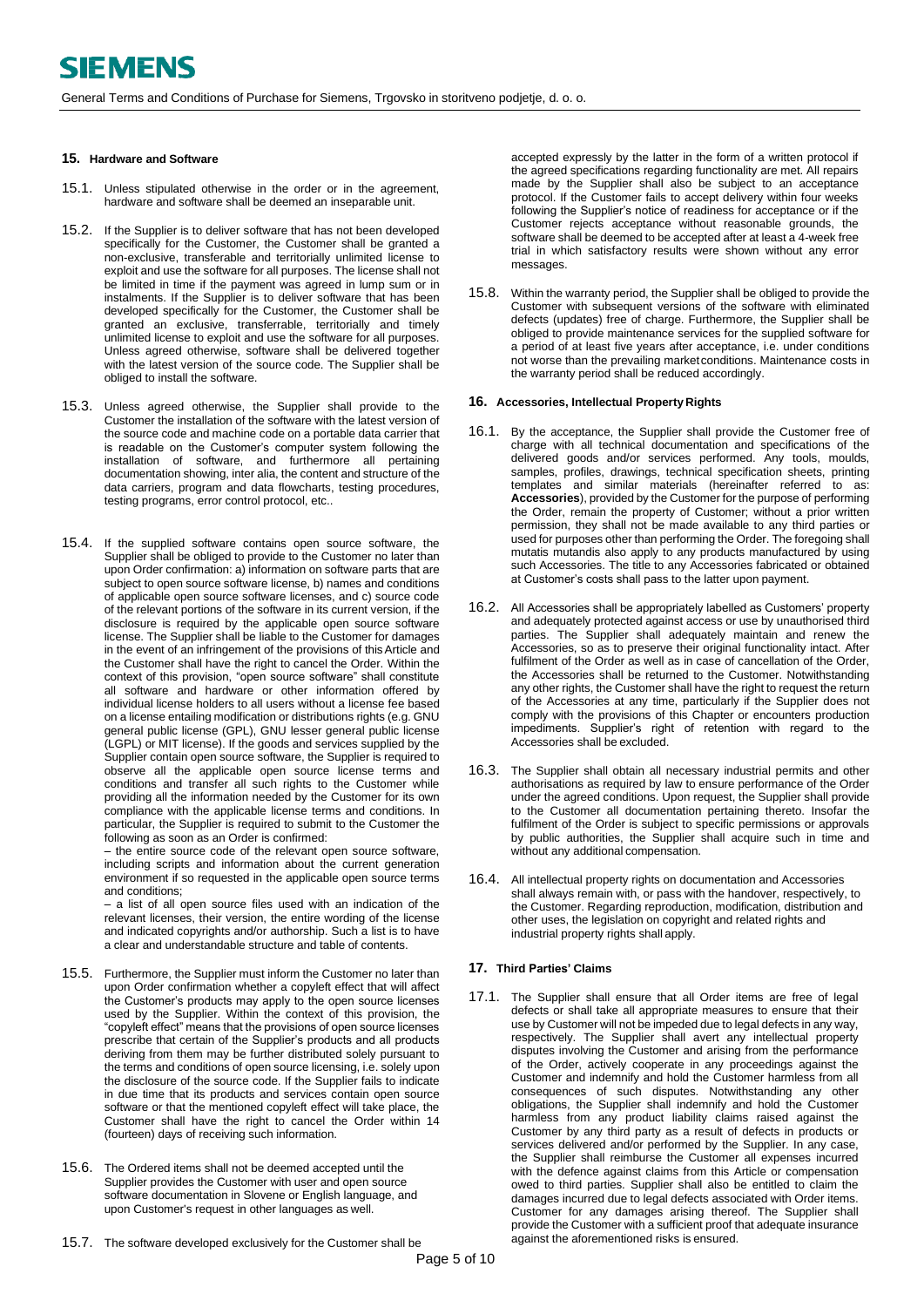<span id="page-5-0"></span>17.2. For a period of maximum 11 years after the completion of the (last) delivery and/or service performance, the Supplier shall immediately upon Customer's request submit the names of all manufacturers, importers, subsuppliers or subcontractors involved or associated with the Order performance. Furthermore, the Supplier shall also offer the Customer adequate assistance in case of any legal disputes concerning the Order items as well as provide all relevant information needed for the defence against product liability claims, particularly all documentation pertaining to supplied goods (e. g. batch number of manufacture and delivery, time of production and/or delivery).

#### <span id="page-5-1"></span>**18. Assignment of Rights and Obligations**

- 18.1. Without a prior written permission of the Customer, the Supplier shall not be entitled to assign any of his rights or obligations arising from any agreement or individual order to third parties, pledge them or make them the subject of any other legal transaction. A prior written approval shall also be required in case the Supplier wishes to subcontract the performance of the Order in whole or in part to a third party.
- 18.2. The Customer shall be entitled, upon a prior written notification, to assign individual rights or duties from the agreement with the Supplier or transfer the entire agreement to any other affiliated company of the Siemens group. A prior express consent of the Supplier shall not be required therefore. The Supplier shall not be entitled to withdraw from the agreement in such case.
- 18.3. The Customer shall further be entitled to assign the whole Contract or a part of it to any third party, in the event of a sale or other transfer of the business or a part of the business of Siemens to a third party. The Supplier shall not be entitled to withdraw from the agreement in such case.

## <span id="page-5-2"></span>**19. Termination**

- 19.1. If a unilateral right to terminate the Contract for convenience without stating the reason is agreed upon and no termination period is stipulated, the termination period shall be 60 days.
- <span id="page-5-3"></span>19.2. Either party may unilaterally withdraw from the Contract with immediate effect in case of:
	- a) A winding-up, compulsory settlement or bankruptcy procedure is instituted or proposed against the opposite party.
	- b) Legal changes within the company that could affect the implementation of the agreement.
	- c) Blockade of the bank account of the oppositeparty.
	- d) Violation of essential parts of the Contract.
	- e) It is evident from the conduct of the opposite party or from the circumstances that she will not or will not be able to fulfil her contractual obligations.
- 19.3. In addition to reasons listed in Article [19.2.,](#page-5-3) the Customer may also unilaterally withdraw from the Contract with an immediate effect in case the:
	- a) Supplier is in delay with the delivery, namely under conditions as set out in Article [7.8.,](#page-2-3)
	- b) Supplier becomes associated with or merges with any company that is an immediate competitor of the Customer or such competitor gains a controlling share in the Supplier or controlling rights with respect to the Supplier in any otherway.
	- c) Supplier becomes insolvent.
	- d) Customer concluded the Contract with the Supplier in order to perform a specific order for the end customer, and the agreement between the Customer and the end customer is terminated or ceases to be valid.
- 19.4. The termination or withdrawal notice shall be sent to the opposite party with registered mail. If a unilateral right to terminate the Contract for convenience without stating the reason is agreed upon, the termination period shall commence on the day the mail is sent off.
- 19.5. Cessation of validity of the agreement, irrespective of the cause, shall not affect the validity of Orders that were already confirmed,

unless they were explicitly cancelled. With respect to the cancelled Orders, the Supplier shall be entitled to payment for those parts of Orders that have evidently already been performed until the day of cessation of validity of the Contract. The Supplier shall in no case be entitled to compensation for lost profit or reliance damages. In the final settlement of accounts, all actual and eventual advantages Supplier had or may have had in connection with the withdrawal shall be taken into account. Upon receipt of the notice of withdrawal, the Supplier shall strive with the diligence of a good manager to minimize any costs incurred due to the withdrawal.

19.6. In case of withdrawal pursuant to the Article [19.3.,](#page-8-3) the Customer shall be entitled to restitution of all incurred costs, including those incurred with the withdrawal itself (e. g. costs and damages incurred by potential Customer's buyers, costs of the premature end of usage of fittings and equipment, etc.). Apart from the restitution of costs, the Supplier shall be entitled to compensation for all damages incurred due to the withdrawal, to wit according to the valid laws.

#### **20. Confidentiality and Data Protection**

- 20.1. "Confidential Information" shall mean any information and data, including, but not limited to, any kind of business, commercial or technical information and data disclosed by the Customer to the Supplier, especially e.g. information on the Customer, offer, agreement, copy, abstract, draft, template, prototype, know-how, experience or parts of such data (hereinafter referred to a "**Confidential Information**").
- 20.2. All Confidential Information shall be used by the Supplier exclusively for the purpose of the Contract fulfilment and disclosed only to those employees who reasonably need to be acquainted with such information in order to be able to fulfil the Contract. The Supplier shall protect Confidential Information against unauthorised access or use by third parties.
- 20.3. Confidential Information shall be kept confidential with the diligence of a good manager regardless if they were obtained in connection with the order or from another source, unless they are publicly known.
- 20.4. No Confidential Information shall be disclosed to third parties or used for other purposes than Contract fulfilment without a prior written notice of the opposite party.
- 20.5. If the disclosure of Confidential Information to third parties or their use for a purpose other than the Contract fulfilment is granted or required in connection with the performance of the order, the disclosure shall only be made if the receiver (i.e. the third party) is bound to confidentiality to an extent not less stringent than the obligations imposed in thisChapter.
- 20.6. The confidentiality principles set forth in Chapter [20](#page-8-0) shall analogously also apply to **personal data** of the Customer or third persons and to confidential information pursuant to the laws governing banking and stocks business if such information is obtained by the Supplier within the scope of the order. The Supplier shall ensure all such data is handled pursuant to the laws on personal data and banking dataprotection.
- 20.7. The Customer shall only process personal data in compliance with all applicable regulations governing data protection. During operations with the Supplier, the Customer shall process the personal data of contact persons at the Supplier, interested parties (potential suppliers) or other business partners. Details of the categories of processed data, the purposes of processing and the legal grounds are available in the Siemens Privacy Policy – they are available in detail on the Customer's homepage at the following link: [Privacy Policy.](https://new.siemens.com/global/en/general/privacy-notice.html)
- 20.8. Notwithstanding the provisions of this Chapter, the Supplier shall be entitled to disclose or forward Confidential Information if so required by any ruling of a governmental or regulatory authority or court or by mandatory law. Such disclosure or forwarding shall be allowed provided that written notice thereof is given to the Customer without undue delay and provided all reasonable efforts are used to assure Confidential Information will be treated confidentially. Confidential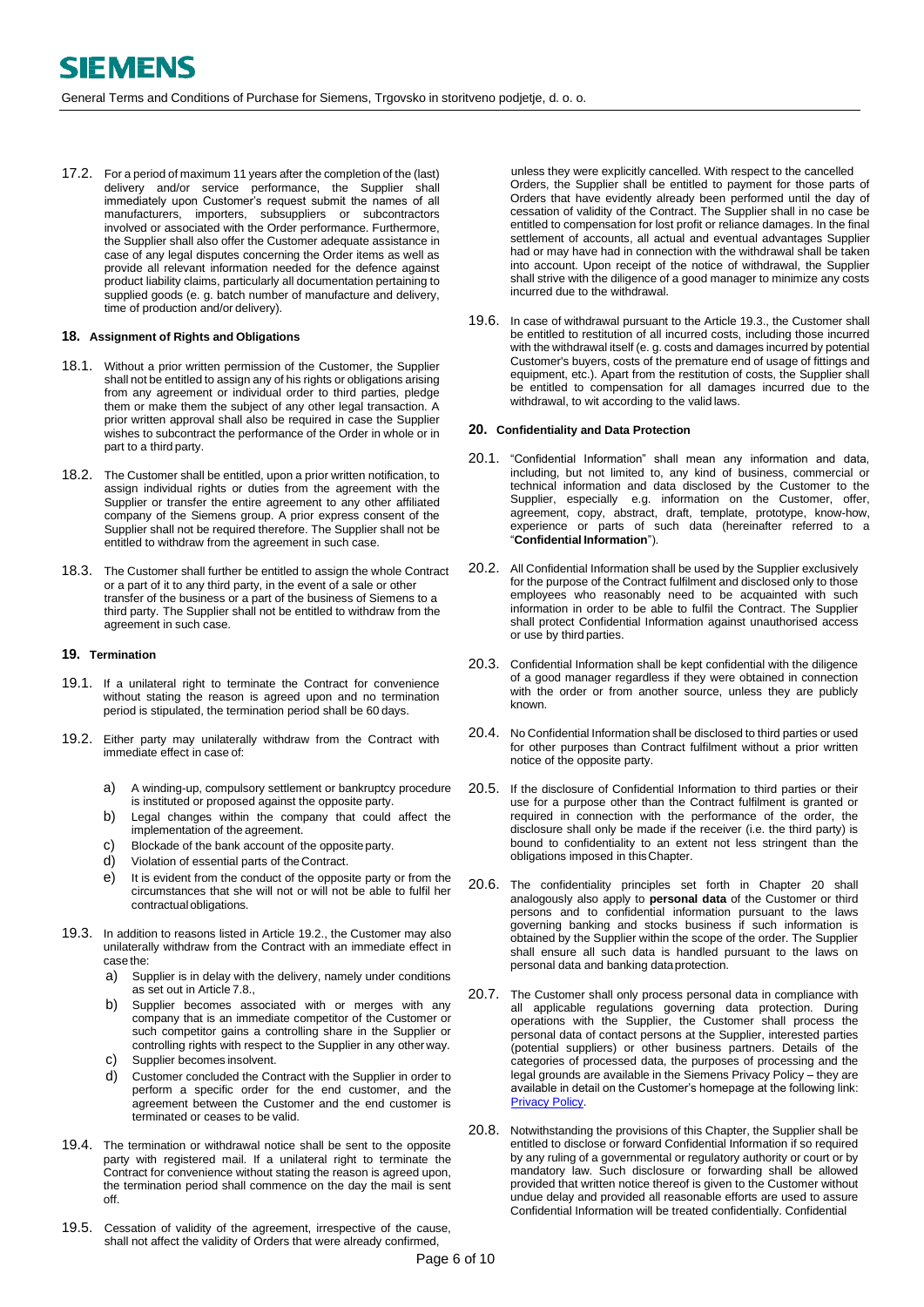Information disclosed pursuant to this Article must be marked as "CONFIDENTIAL" or with any other comparable designation.

- 20.9. The Customer shall, as a rule, process data about the Supplier (data from the business register, address, phone and fax numbers, and other data necessary for communication using modern communication tools, locations, contact persons, goods ordered and supply volume) deriving from individual business events automatically by employing information technology and only in relation to the execution of the respective Order, i.e. especially for administrative and accounting purposes. Due to logistical reasons, the Customer reserves the right to store the data on servers of other affiliated companies.
- 20.10. The Supplier shall agree that the Customer forwards the data about the Supplier and transactions that is obtained within the course of business or order performance to other companies within the Siemens corporation for the following purposes: a) the provision of information (e.g. purchase pooling), b) reporting for statistical purposes, c) risk management. The Customer and other companies within the Siemens corporation shall have the right to send to the Supplier information about goods and services in writing or by email, and to contact it using any channel of communication. This consent may be cancelled by the Supplier at any time and, in such a case, the Customer undertakes to cease any such communication based on a written request made by the Supplier.
- 20.11. The rights and obligations concerning Confidential Information as set forth herein shall survive the validity of the Contract between the Customer and the Supplier, to wit regardless of the reason for termination, and shall remain valid as long as there is commercially viable interest for confidentiality of the data. The Supplier shall be liable to the Customer for any breach of obligations mentioned within this Chapter according to general rules on liability for damages.

#### <span id="page-6-0"></span>**21. Prohibition of Corruption and Anti-CorruptionClause**

- 21.1. The Supplier shall notify the Customer no later than upon submission of his offer if the Supplier or members of his top management or board of directors had been convicted by a final judgement for bribery of a public officer within a period of five years prior to the submission of the offer to the Customer. The Supplier shall moreover notify the Customer without any delay if the Supplier or members of his top management or board of directors had been accused for bribery of a public officer at any time between the submission of the offer to the Customer and the acceptance of the Order items pursuant to Chapter 8.
- 21.2. If the negotiations or the Contract itself can be linked to any form of corruptive conduct pursuant to the Slovenian anti-corruption legislation that has or could have influenced the conduct of the parties to the Contract, the Contracts shall be deemed null andvoid.
- 21.3. In case corruptive conduct can be linked to the execution or supervision of the respective Contract, the innocent party may withdraw from the Contract before its expiration with an immediate effect and without any further obligations, including liability for damages.

#### **22. Cybersecurity**

- 22.1 The Supplier shall adopt suitable organizational and technical measures to ensure the confidentiality, authenticity, integrity and availability of its operations, products and services. Such measures are to comply with good business practice in the industry and include a suitable system for information security management that will meet the requirements of standards, such as ISO/IEC 27001 or IEC 62443 (in the relevant scope).
- 22.2 "Supplier's operations" shall imply all assets, procedures and systems (including information systems), data (including customer data), personnel and locations occasionally used or processed by the Supplier within the scope of the performance of this Contract.
- 22.3 If products or services include software, firmware or chips: - the Supplier is required to put in place suitable standards, processes and methods to prevent, identify, assess and eliminate any security vulnerabilities, malicious codes and security incidents in products and services that must comply with good business practice in the industry

and standards, such as ISO/IEC 27001 or IEC 62443 (in the relevant scope);

- the Supplier is required to continue its efforts and provide services intended for the rectification, updating, upgrading and maintenance of products and services, including patches intended to rectify security vulnerabilities at a customer during the reasonable expected service life of the products and services;
- the Supplier is required to send a bill of materials indicating all the software components in the products. Upon delivery to the Customer, external software must be up to date;
- the Supplier is required to grant the Customer the right to test the products at any time in order to identify any malicious codes and security vulnerability while providing adequate support to the client, whereby the Customer shall not be bound by such tests;
- the Supplier is required to send the Customer contact information for all matters related to information security (available during working hours).
- 22.4 The Supplier shall be required to keep the Customer informed about any relevant incidents related to information security that occurred or are suspected, as well as any security vulnerabilities discovered in any of the Supplier's business procedures, services and products if they could have a major impact on the Customer and in the scope effected.
- 22.5 The Supplier shall be required to adopt suitable measures to make sure that its subcontractors undertake to comply with the obligations referred to in this Chapter 22 within a reasonable time.
- 22.6 At the Customer's request, the Supplier shall be required to submit written proof pursuant to this Chapter 22 including generally adopted review reports.

#### **23. Compliance with Export Control Regulations**

- 23.1. The Customer shall not be obligated to fulfil his contractual commitments if such fulfilment is prevented by any impediments arising out of national or international foreign trade or customs requirements or any embargoes or other sanctions.
- <span id="page-6-2"></span>23.2. For all Order items provided under this Contract, the Supplier shall comply with all applicable export control, customs and foreign trade regulations ("Foreign Trade Regulations"). The Supplier shall also obtain all necessary export licenses, unless the Customer or any party other than Supplier is required to apply for the export licenses pursuant to the applicable Foreign Trade Regulations.
- <span id="page-6-1"></span>23.3. Supplier shall advise the Customer in writing as early as possible but not later than 1 week prior to the delivery/performance date of any information and data required by the Customer to comply with all Foreign Trade Regulations for the Products and Services applicable in the countries of export and import as well as re-export in case of resale. In any case, the Supplier shall provide to the Customer for each Product and Service:
	- a) classification code from the Council Regulation (EC) No 428/2009 of 5 May 2009 setting up a Community regime for the control of exports, transfer, brokering and transit of dualuse items (with amendments and changes), if applicable,
	- b) the "Export Control Classification Number" according to the U.S. Commerce Control List (ECCN) if the Product is subject to the U.S. Export Administration Regulations,
	- c) the statistical commodity code according to the current commodity classification for foreign trade statistics and the HS (Harmonized System) coding,
	- d) the country of origin (non-preferential origin),
	- e) if applicable, preferential origin of the goods (for suppliers from EU: Supplier's declaration of preferential origin; for suppliers outside of EU: EUR1 movement certificate),
	- f) net weight of the product,
	- g) information on the type and weight of transport packaging.
- 23.4. In case of any alterations of data from the previous Article, the Supplier shall advise the Customer thereof as soon as possible, but no later than prior to the delivery/performance date. The Supplier shall be liable for any expenses and/or damages incurred by the Customer due to the lack of, inaccuracy of or untimely submission of said Export Control and Foreign Trade Data from this Chapter.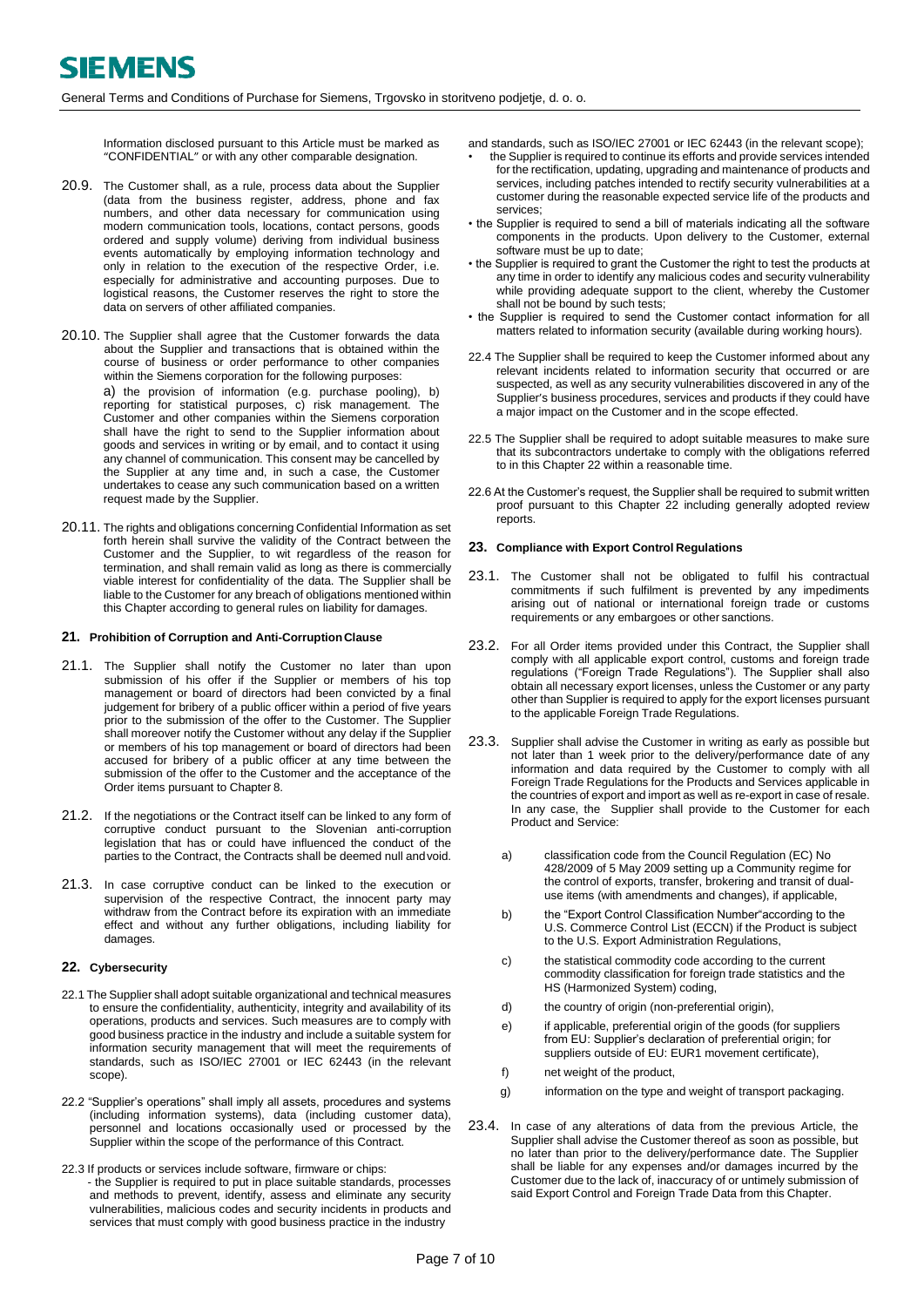23.5. For the provision of work and services, the Supplier shall only use employees who are not listed in the relevant Slovenian, European and US sanctions lists based on foreign trade legislation. These lists include, but are not limited to, the US Denied Persons List (DPL), the US Unverified List, the US Entity List, the US Specially Designated Nationals List, the US Specially Designated Terrorists List, the US Foreign Terrorist Organizations List, the US Specially Designated Global Terrorists List and the EU's Terrorist List.

#### **24. Environmental Protection Relating to Products, Duty to Notify, Waste Management, Packaging**

- <span id="page-7-2"></span>24.1. In case the supplied goods or its respective parts are subject to restricted traffic regime and/or distinct declaration regime (such as e. g. pursuant to regulations REACH and RoHS), the Supplier shall declare all such goods in the web database BOM-check [\(www.BOMcheck.net\)](http://www.bomcheck.net/) or in another appropriate format, determined by the Customer. The respective declaration shall be accomplished no later than by the beginning of the delivery. The foregoing shall only apply with respect to laws governing restrictions and duties to declare which are applicable at the registered seat of the Customer or at the Place of Use.
- <span id="page-7-3"></span>24.2. Furthermore, the Supplier shall also mutatis mutandis declare in the manner described above all substances which are set out in the so-called "Siemens list of declarable Substances" applicable<br>at the time of delivery and available at the at the time of delivery and available at the website:https://www.bomcheck.net/en/suppliers/restricted-anddeclarable-substances-list.
- 24.3. Supplier shall warn the Customer in case any hazardous waste and/or waste oils may be generated by the supplied goods and specify methods and feasibility of their removal thereof. At Customer's request and according to the provisions of the applicable Slovenian waste management regulations, the Supplier shall assume free of charge any waste, generated by the intended use of the supplied goods. The responsibility for assuming such waste is limited to the quantities supplied by the Supplier. If the Supplier is unwilling or unable to assume the aforementioned waste, the Customer may do so at the Supplier's costs.
- 24.4. The Supplier shall submit to the Customer a list of products that contain quicksilver, cadmium or lead according to the Supplier's analyses and are hence subject to the aforementioned regulations (Article[s 12.3.](#page-3-3) an[d 12.4.](#page-3-4)). In the event of changes in levels of these substances in the goods, the Supplier shall promptly update the list. If the Order items contain such products, the Supplier shall submit to the Customer a copy of certificate demonstrating that he has been entered as the supplier of batteries and accumulators in the respective register at the ministry, competent for the environment and spatial planning.
- 24.5. After the Order is completed, the Supplier shall, at his own expense, remove and dispose of all transport, sale and service packaging.
- 24.6. In case of non-compliance with stipulations, in particular those set forth in Article[s 12.3.,](#page-3-3) [12.4.,](#page-3-4) [22.2.,](#page-6-2) [23.1.,](#page-7-2) [23.2.](#page-7-3)[, 23.3.](#page-8-1) and 23.4., the Supplier shall appropriately comply with Article [17.1.](#page-4-1) The compliance with provisions of Articl[e 17.1.](#page-4-1) shall not affect his liability for damages, liability for legal and material defects or warranty obligations.

## **25. Corporate Responsibility in the SupplyChain**

25.1. The Supplier is required to comply with the principles, applicable legislation and provisions of the "Code of Conduct for Siemens' Suppliers and Third Party Intermediaries", as attached hereto as Supplement No. 1 (hereinafter "Code of Conduct").

- <span id="page-7-0"></span>25.2. In particular, the Supplier is to avoid active or passive, direct or indirect bribery, infringements of the fundamental rights of its employees or child labour. In the event of the cross-border deployment of employees, the Supplier is to observe all the legal provisions in the country of operations. In particular, it is required to comply with all the legal provisions regarding wages and salaries and all the provisions of the collective bargaining agreements, its legal liabilities deriving from taxes and social security contributions, all legal and official requests regarding safety at work, and is to only employ workers with suitable work permits and adequate social security and accident insurance. If third parties and/or additional third parties included by third parties are involved, the Supplier shall ensure compliance with such requirements to the same extent. At the Customer's request, it is required to submit written proof of compliance with such obligations on its part or by the third party. The Supplier shall be required to fully protect and hold the Customer harmless from any claims deriving from an infringement of the obligations referred to in this Article 25.1 by the Supplier or third parties.
- <span id="page-7-1"></span>25.3. Furthermore, the Supplier shall assume responsibility for the health and safety of its employees at work and make its best effort to support this Code of Conduct among its suppliers. The Supplier undertakes to comply with all the legal requirements regarding the health and safety of its employees. It is required to ensure the health and safety of its staff and the staff of its direct or indirect subcontractors rendering deliveries and services, as well as of any other persons entitled to be around the work area.
- 25.4. The Supplier is required to act in accordance with the applicable environmental legislation and adopt suitable measures to prevent trading with so-called "conflict minerals" and to ensure the transparency of the origin of raw materials.
- 25.5. The Supplier is required to provide the necessary organizational instructions and adopt measures, particularly in respect of the following security areas: security of the location, packaging and transport, business partners, staff and information – thus providing safety in the supply chain pursuant to the requirements of internationally recognized incentives based on the WCO SAFE frameworks of standards (e.g. AEO, C-TPAT). The Supplier is to protect the goods and services provided to the Customer or third parties authorized by the Customer against unauthorized access and handling. The Supplier must only use reliable staff for the goods and services and is to request equivalent security measures from its subcontractors.
- 25.6. Notwithstanding other rights and legal remedies to which the Customer is entitled, the latter may terminate this Contract if the Supplier infringes any of these obligations at its own fault. If the Supplier substantiates the infringement of the obligations, the Customer may only terminate the Contract if the Supplier has not met its obligations within the period set by the Customer for the elimination of Contract infringements.
- 25.7. If requested by Customer, the Supplier is required no more than once a year at its own discretion – to provide the Customer with: a) a written self-assessment in the form provided by the Customer, or b) a written report approved by the Customer describing the actions taken or to be taken by the Supplier to assure compliance with the Code of Conduct.
- <span id="page-7-4"></span>25.8. Customer and its authorised agents and representatives and/or a third parties appointed by the Customer and reasonably acceptable to the Supplier, shall be entitled (but not obliged) to conduct – also at Suppliers' premises – inspections in order to verify Suppliers' compliance with the Code of Conduct.
- 25.9. Any inspection may only be conducted upon prior written notice of Customer, during regular business hours, in accordance with the applicable data protection legislation and shall neither unreasonably interfere with Suppliers' business activities nor violate any of Suppliers' confidentiality agreements with third parties. The Supplier shall reasonably cooperate in any inspections conducted. Each party shall bear its expenses in connection with such inspections.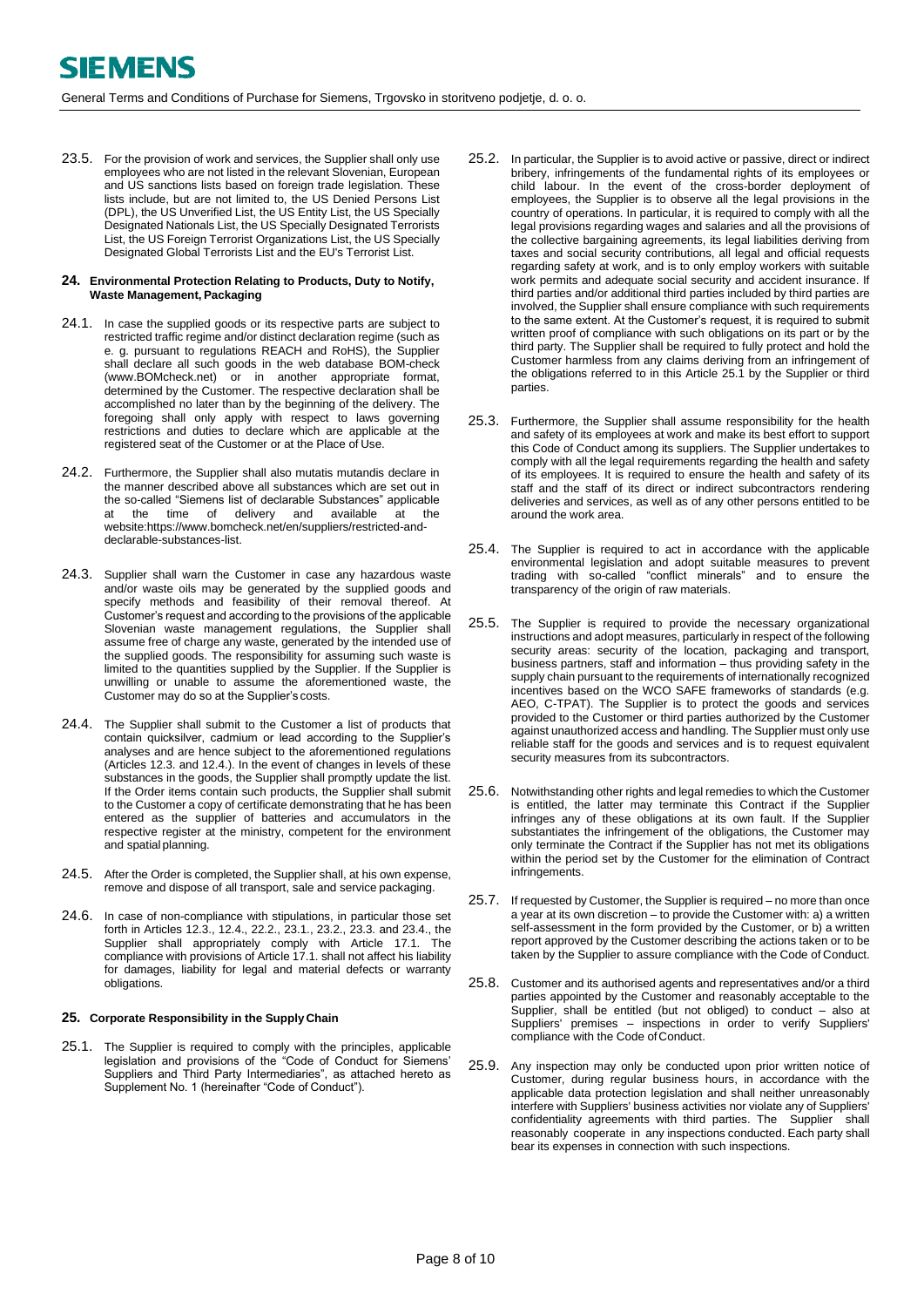- <span id="page-8-3"></span><span id="page-8-1"></span><span id="page-8-0"></span>25.10. In addition to any other rights and remedies the Customer may have, in the event of: a) Supplier's repeated failure to comply with the Code of Conduct or b) Supplier's denial of Customer's right of inspection as provided for in Article [24.3.,](#page-7-4) after providing the Supplier reasonable notice and a reasonable opportunity to remedy, the Customer may withdraw from the Contract and/or any purchase order issued thereunder without any liability whatsoever.
- 25.11. Other serious violations of the Code of Conduct include, but are not limited to, incidents of child labour, corruption and bribery, and failure to comply with the Code of Conduct's environmental protection requirements. The notice and opportunity to remedy provision shall not apply to violations of requirements and principles regarding of the child labour as set out in the Code of Conduct or willful failures to comply with the Code of Conduct's environmental protection requirements.
- 25.12. The Customer shall have the right to direct monetary compensation by the Supplier based on an invoice payable within 8 days in the amount specified by the Customer at its own discretion for each event of the Supplier's infringement of the provisions of this Article. The Supplier waives the right to object to such an invoice issued by the Customer. In the event of such an infringement, the Customer may terminate the Contract at its own discretion and adopt any measures. This right shall in no way prejudice any other right of the Customer to claim damages or any other right deriving from the Supplier's actions in contradiction with the legal or contractual provisions governing health and safety.

#### <span id="page-8-2"></span>**26. The Health and Safety of Persons and Environment Protection**

- 26.1. The Supplier is required to comply with all the legal provisions regarding health and safety, and make its best efforts to a) eliminate threats to the health and safety of persons employed by the Supplier and direct or indirect Supplier's subcontractors that are responsible for the execution of works ("staff"), and to b) make sure that no one authorized to hang around the construction site, including the staff employed by the Customer and visitors, can be injured.
- 26.2. Before the commencement of works, the Supplier is required to: 1) submit to the Customer a written risk assessment for the specific location that a) contains analyses of any and all risks to the health and safety of the staff that may occur during the execution of works, and b) lays down the measures, periods and persons responsible for the elimination of such risks; 2) submit to the Customer a written plan for the environment, health and safety / plan for the execution of works for the specific location pursuant to the provisions of the relevant national implementing regulations. Both documents are to cover all the work activities of the provider (own and subcontractor's activities).
- 26.3. The Supplier is to ensure that the entire staff attend specific training as organized for the relevant construction site before the commencement of works, which is to be documented in writing, and the same staff must also provide adequate personal protective and other equipment. The Supplier is to make sure that the staff use personal protective and other equipment, and that such equipment is in good condition at all times and furnished with the relevant certificates and, if necessary, replaced with new equipment.
- 26.4. The Customer reserves the right to withdraw, at its own discretion and at any time, any staff from the construction site and/or suspend works due to endangered health and safety, whereby the Customer shall assume no responsibility or any other consequences.
- 26.5. the Supplier is required to appoint an officer for the environment, safety and health at work, and fire safety ("Supplier's official for the environment and safety and health at work"), and must make sure that the Supplier's official for the environment and safety and health at work participates in discussions relevant to safety that are occasionally organized by the Customer.
- 26.6. The Supplier is required to closely monitor compliance with the legal provisions and provisions relating to safety and health at work, fire safety and environmental protection as laid down in the Contract and internal rules of the end customer. Furthermore, the Supplier is required to a) make regular visits to the location known as safety walk and talk, b) provide communication about the stop work authority rule in case of an identified hazard, c) provide communication with all workers who must be informed by the Customer about all work orders; therefore, work cannot commence without the prior approval of the responsible person at the Customer.
- 26.7. The Supplier may invite the Customer for a visit in a timely fashion before the visit to the site. If the Supplier establishes non-compliance with safety and health at work provisions, it is necessary to establish compliance immediately and inform the Customer of the findings and the progress of the measures adopted by the Supplier to establish compliance.
- 26.8. At the Customer's request, the Supplier is required to provide the Customer with access to the Supplier's documents referring to safety and health at work and fire safety.
- 26.9. In the event of an incident resulting in a) the death of any staff member, b) a serious injury of any staff member involving at least one day's incapacity to work, c) the hospitalization of more than three workers, or d) an injury requiring medical attention, the Supplier is required to inform the Customer immediately while 1) administering first aid to the injured persons and protecting the site of the accident, 2) performing an analysis of the underlying cause for the incident, 3) defining suitable measures to prevent similar incidents in the future, 4) setting the periods and appointing the persons responsible for measures to be implemented, and 5) submitting a written report to the Customer within one week of the incident containing sufficient details of the underlying cause of the incident and the measures and periods laid down. The Supplier is to provide support in all additional investigations that may be conducted by the Customer.
- 26.10. The Customer and its authorized persons and representatives and/or a third party appointed by the Customer shall have the right (but shall not be bound) to perform – including in the Supplier's premises – an inspection to assess the Supplier's management system for the environment and safety and health at work, including the relevant documents, and to define corrective measures in case of deficiencies that are defined by the Customer as serious.
- 26.11. Such an inspection may only be conducted by the Customer upon prior written notice during working hours pursuant to the applicable legislation governing data protection and cannot unreasonably interfere with the Supplier's business activities or infringe any confidentiality agreement with third parties. The Supplier undertakes to participate in every inspection within a reasonable scope.
- 26.12. If the cause of an inspection is a serious incident as described in Article 26.9 or continuous or recurrent deficiencies that affect the environment or safety and health at work, the cost of such an inspection and any delay in the provision of the Customer's services to the end customer shall be borne by the Supplier.
- 26.13. If the Customer prepares a document referring to health and safety at the construction site ("plan for the environment, safety and health / plan for the execution of works"), it will send the Supplier a copy of that document. The Supplier is required to confirm the receipt of the document in writing and act in line with its provisions. The same shall apply to any amendments and supplements to the plan for the environment, safety and health / plan for the execution of works that the Customer may introduce when it is deemed necessary. The Supplier is to make sure that its direct and indirect sales subcontractors with which it has concluded contracts on the performance of works act in line with the plan for the environment, safety and health / plan for the execution of works and its amendments and supplements.
- 26.14. In addition to all other rights, the Customer may terminate this Contract upon an infringement of legal and/or statutory provisions relating to safety and health at work by the Supplier or upon the regular performance of works that fail to comply with these provisions, including the provisions of this section and of the plan for the environment, safety and health / plan for the execution of work if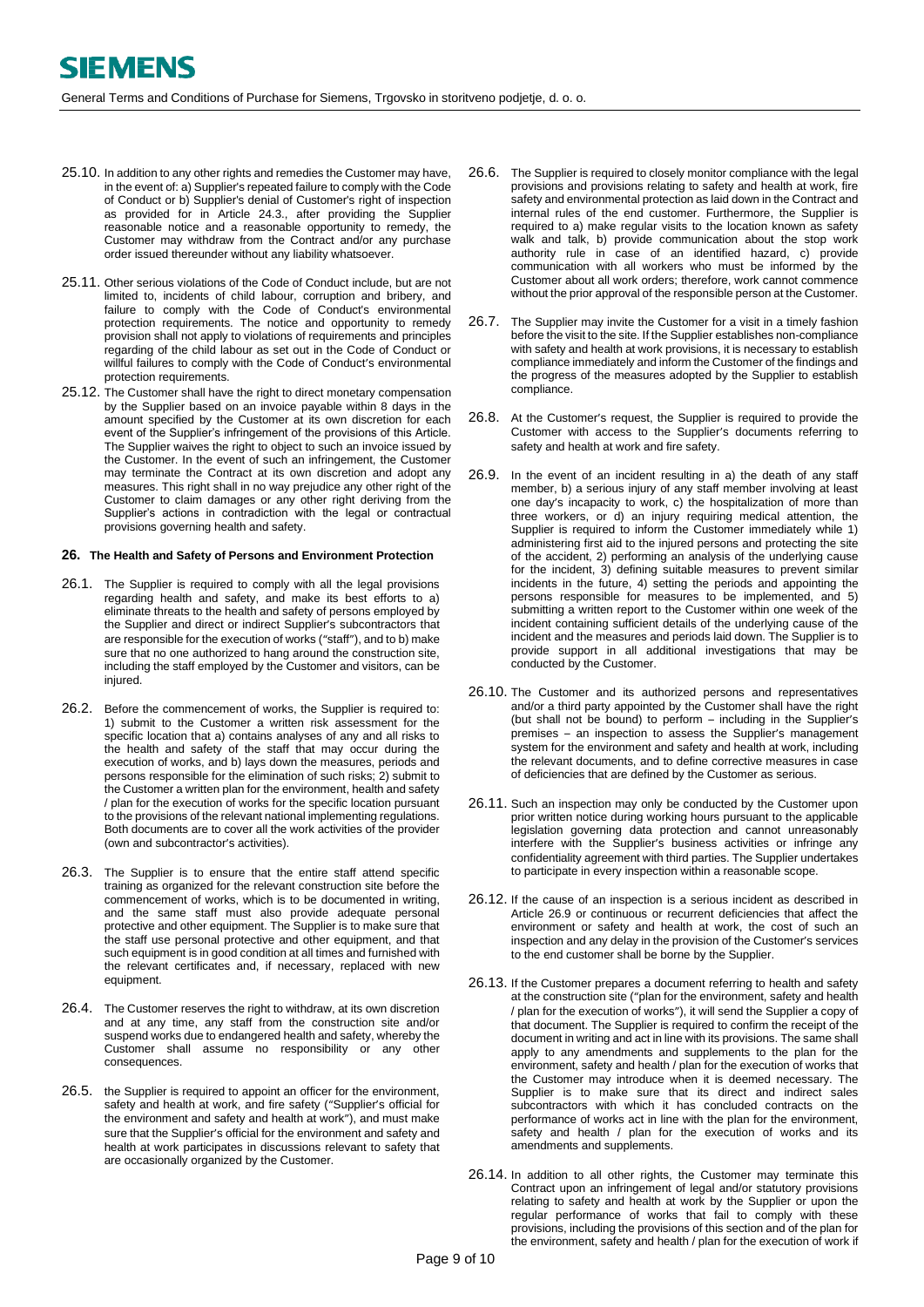General Terms and Conditions of Purchase for Siemens, Trgovsko in storitveno podjetje, d. o. o.

- 26.15. the Supplier fails to eliminate the identified infringements within a reasonable period of time or prevent access to the Supplier's employees who often break rules, or it may suspend works until the non-compliance is eliminated. In such a case, the Customer shall have no responsibility in relation to the Supplier or any other third party nor shall it bear any consequences due to the termination of this Contract.
- 26.16. The Customer shall have the right to direct financial compensation from the Supplier based on an invoice payable within 8 days in an amount specified by the Customer at its own discretion for each case of the Supplier's infringement of legal or contractual provisions relating to safety and health at work. The Supplier waives the right to object to such an invoice issued by the Customer. In the case of such an infringement, the Customer may terminate the Contract at its own discretion and adopt any measures. This right shall in no way prejudice the Customer's right to compensation or any other right deriving from the Supplier's actions in contradiction with legal or contractual provisions regarding safety and health at work.

#### **27. Governing Law and Dispute Resolution**

- 27.1. The Contract shall be governed by the laws of the Republic of Slovenia. The application of the UN Convention on Contracts for the International Sale of Goods (CISG) from 11 April 1980 shall be excluded.
- 27.2. Any disputes arising in connection with this Contract shall be settled through negotiation in good faith. Every Party to the Contract shall be entitled to request that members of the highest management on either side participate in the negotiations.
- 27.3. If an amicable solution is not possible, disputes shall be settled by the competent court in Ljubljana. Notwithstanding the foregoing, the Customer shall be entitled to bring an action and enforce his claims against the Supplier before the competent court at the registered seat of the Supplier or any other court competent according to the rules valid at the Supplier's registered seat.
- 27.4. In the event of a dispute, the Supplier is required to reimburse the Customer for all costs deriving from the filed lawsuit, particularly lawyers' costs, and all costs incurred by the Customer before the start of the proceedings.
- 27.5. The invalidity of a particular provision shall not affect the validity of the remaining contractual provisions.

#### <span id="page-9-0"></span>**28. Final provision**

28.1. All changes and/or amendments to the Contract shall only be valid if concluded inwriting.